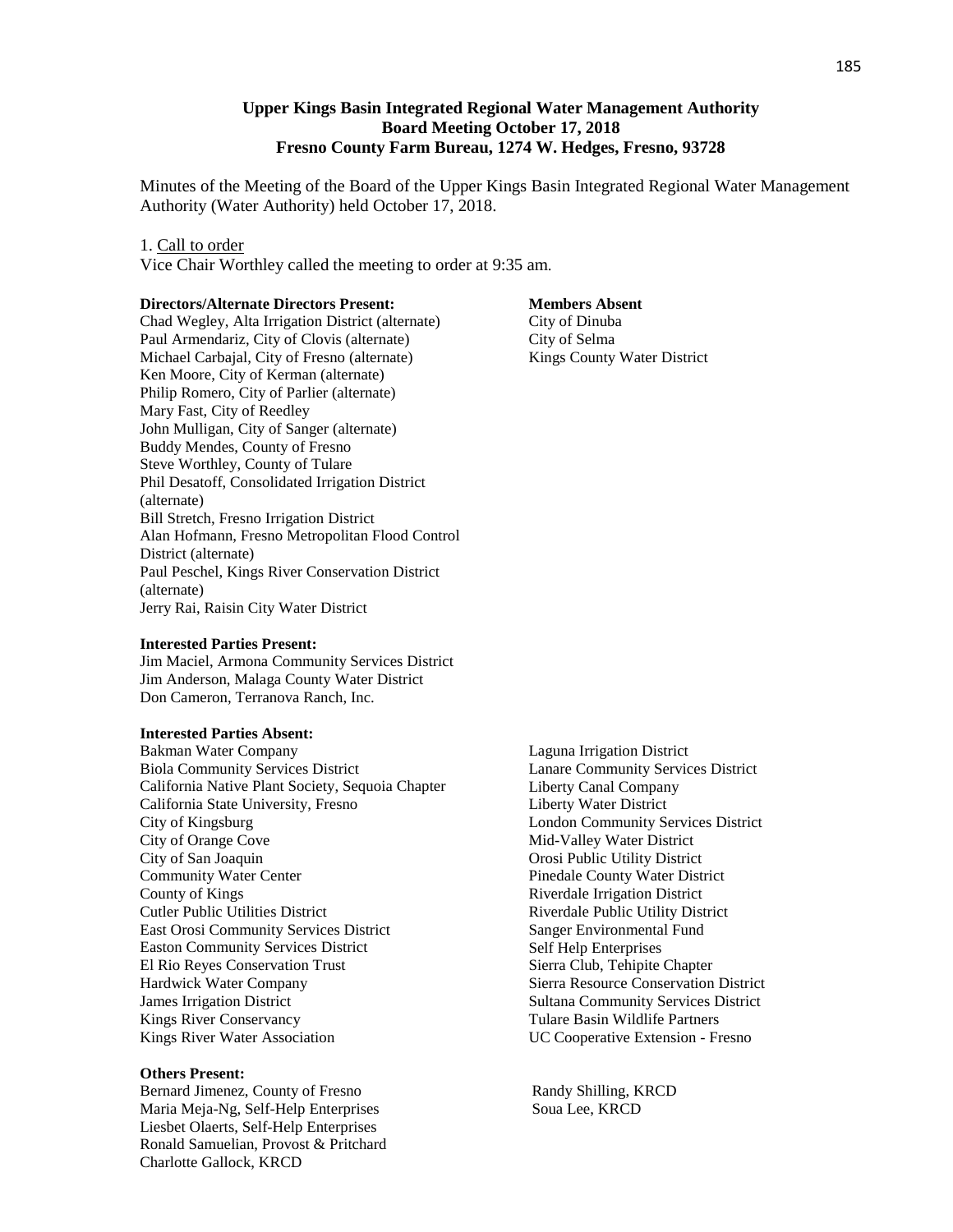2. Pledge of Allegiance Vice Chair Worthley led the Water Authority in the Pledge of Allegiance.

3. Additions to or Deletions from the Agenda None.

4. Public Presentations None.

## 5. Consider approval of the July 18, 2018 Meeting Minutes

It was moved by Director Fast, seconded by Director Stretch and unanimously carried that the minutes of the July 18, 2018 meeting of the Board of Directors be approved as presented.

6. Director Reports None.

## 7. Advisory Committee Report

Chair Burleson called on Advisory Committee Chair Jim Maciel to provide a report on Advisory Committee activities on September 19, 2018. Maciel reported that although the Committee did not have a quorum at their September 19, 2018 meeting, the Committee provided consensus to recommend that the Board adopt the updated Kings Basin Integrated Regional Water Management Plan. Maciel also noted that the Committee has been having difficulty with reaching quorum.

## 8. Staff Reports

## *a. Planning and Implementation Contracts* –

- **Implementation Contracts:** Soua Lee referred to the grants matrix included in the agenda packet and reported on the status of the Prop 84 Round 1 Implementation Grant, Prop 84 Round 2 Implementation Grant, and the Prop 1E Round 1 Flood Corridor Grant. Lee reported that all projects under Prop 84 Implementation Grants Round 1 and Round 2 were complete and closed out. Under Round 1, \$10,311.24 of the grant funds were unused. Under the Prop 1E Round 1 Flood Corridor Grant, the McMullin On-Farm Flood Capture and Recharge Project began construction early October 2019.
- **Prop 1 DAC Involvement Grant:** Lee reported that the Project Advisory Committee (PAC) met on August 30, 2018 at the Visalia Provost & Pritchard office. The PAC approved Self-Help Enterprise's scope of work for the DAC Education and Engagement Program and additional scope of work for the Needs Assessment task.
- **Prop 1 IRWM Implementation Grant, Round 1:** Lee provided a PowerPoint presentation on the Prop 1 IRWM Implementation Grant, Round 1. Lee provided an overview of eligible projects, funding, schedule and scoring criteria. DWR is providing an opportunity for each of the twelve funding areas across the state to determine the amount of funding for Round 1 and Round 2 of grant solicitations and to determine the date for the Pre-Application Workshop with DWR and other state agencies. The Board discussed this matter and provided consensus to request that DWR release all funds under the General Implementation Projects Category (\$23,048,112) in Round 1 rather than splitting the grant funds into two rounds of solicitation. Lee noted that the Water Authority would need to receive consensus from the other six IRWMGs in the Tulare-Kern Funding Area in order to make this request to DWR.

*b. Inter-regional and Statewide Coordination* – Lee reported that the Roundtable of Regions is preparing a Request for Proposal to hire a Network Coordinator to assist the Roundtable with administrative duties including coordinating and facilitating the work of the group. To jumpstart this process, the Roundtable asked IRWMGs to consider providing funds to the Roundtable to support the hiring of this person or firm. The maximum requested from each IRWMG is \$10,000, although financial contribution is not required and would not restrict an IRWMG from continued participation in the Roundtable. Lee reported that the Water Authority has sufficient funds in their reserve for this request and suggested that should